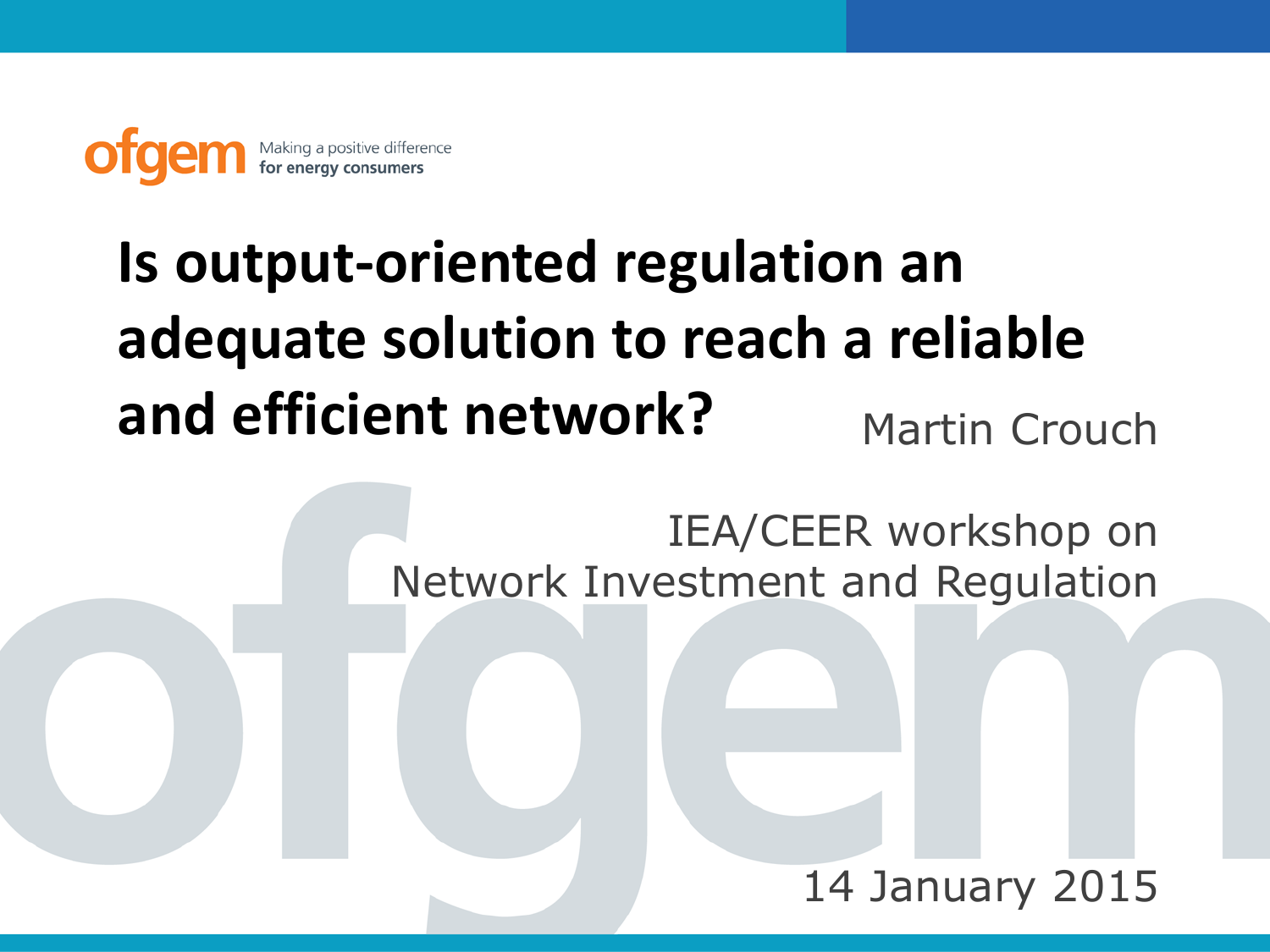



"To date, increasingly effective regulatory arrangements have allowed for more efficient use of network capacity."

- 1. GB experience with national transmission regulation
- 2. Extension offshore and interconnection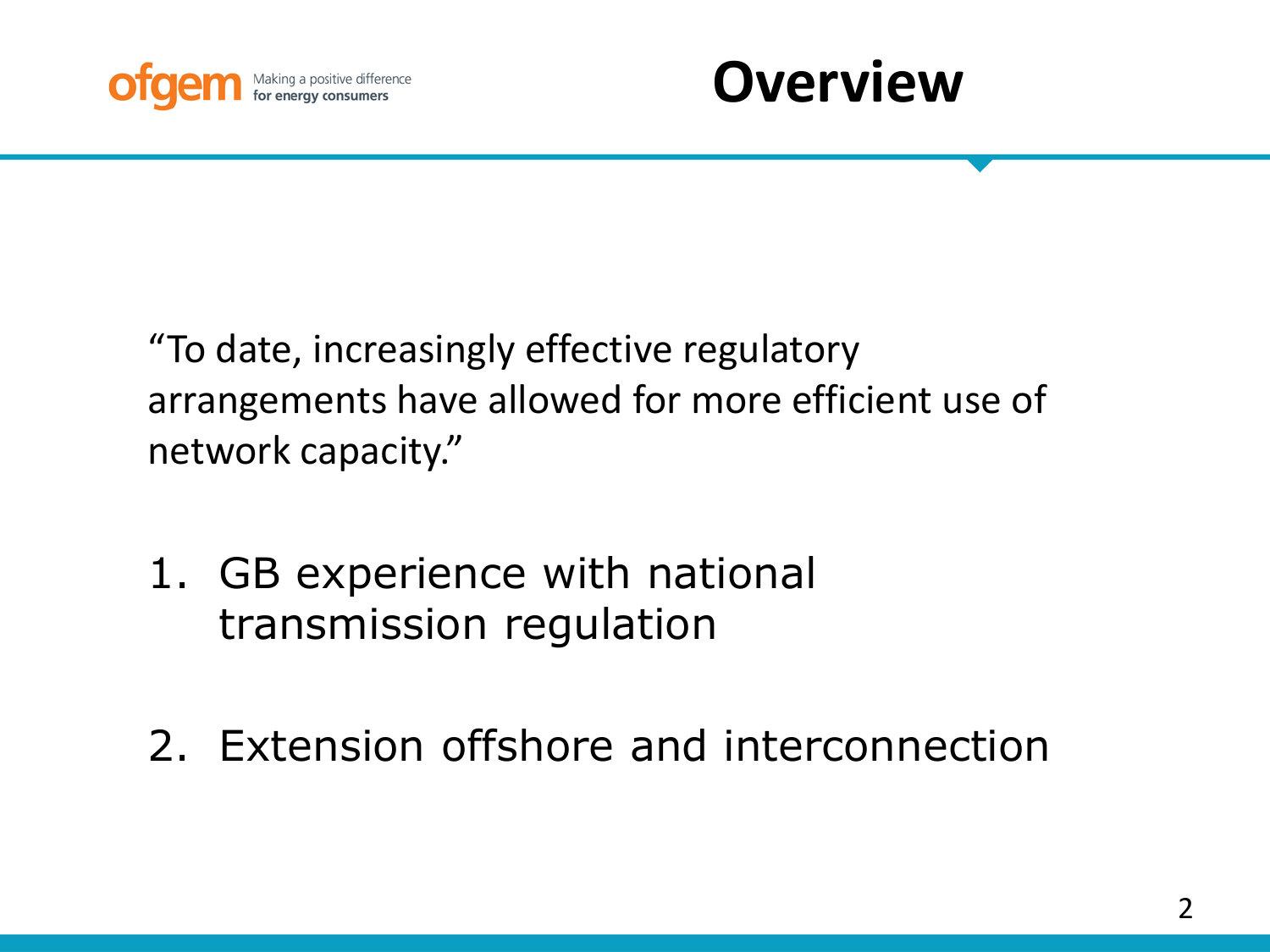

# **GB experience**

- 1990s
	- Basic RPI-X framework
	- Main incentive: cost efficiency reveals cost information over time

## • 2000s

- Improve monitoring/regulator's understanding, more benchmarking
- Add output incentives and add-ons for new investments
- Start to encourage innovation and social and environmental responsibility
- 2010-
	- RIIO framework onshore
	- Competitive tendering for new separable assets (offshore wind links so far)
	- Value based regulation for interconnectors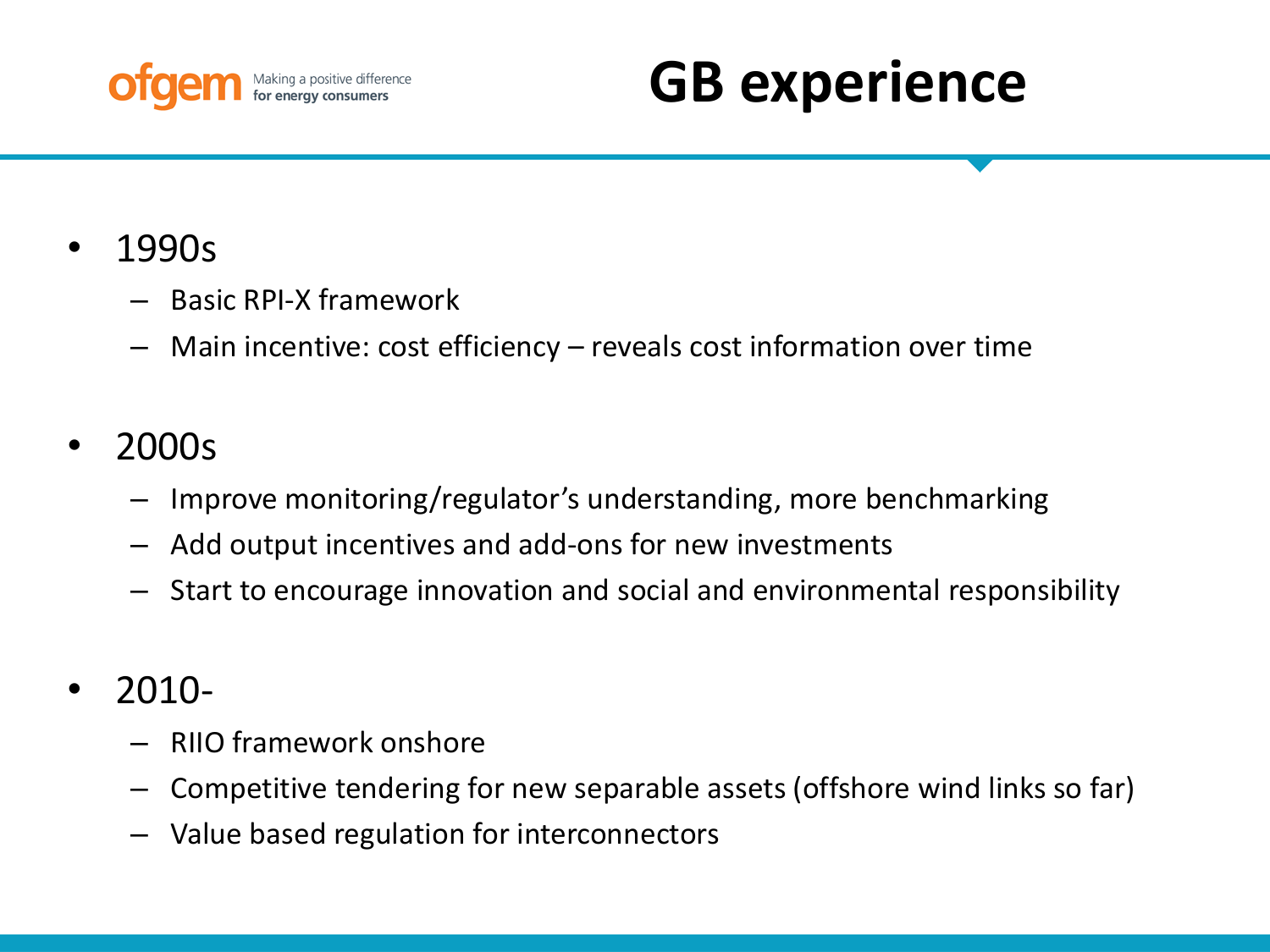

**We used RPI-X as a basis for regulating energy networks for about 20 years**

| <b>Reductions in</b> | <b>Improvements in</b> | <b>More</b> | <b>Improved</b> | <b>Increased</b>  |
|----------------------|------------------------|-------------|-----------------|-------------------|
| network              | operating              | efficient   | quality of      | <b>Investment</b> |
| charges              | efficiency             | financing   | service         |                   |

But some challenges with the initial formulation…

- 4-5 year control reset weakens incentives, especially for innovation
- No flexibility mechanisms, everything agreed upfront risk of overpaying for things not needed or non-delivery of needed investment that was not foreseen
- No outputs companies able to outperform settlement by not delivering capex as per plans => customers not getting what they had paid for
- Strong incentives to reduce costs, but consumers' interests are wider than this quality of service etc
- Unequal efficiency incentives on opex and capex (not constant for capex) leading to capex bias
- Network companies increasing focus on managing the regulator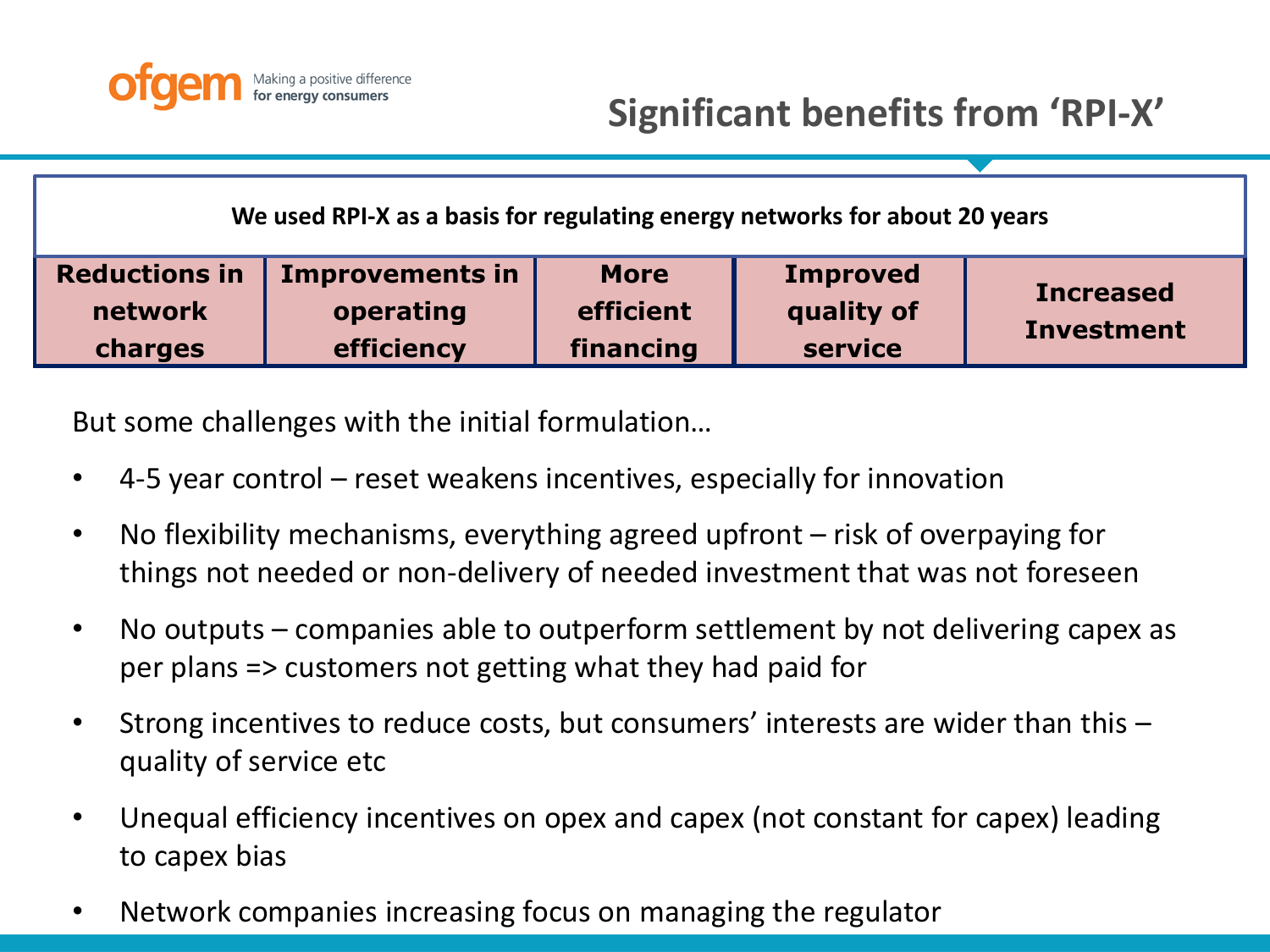

## **RIIO framework**



Fast-track process harnesses competitive rivalry between network company management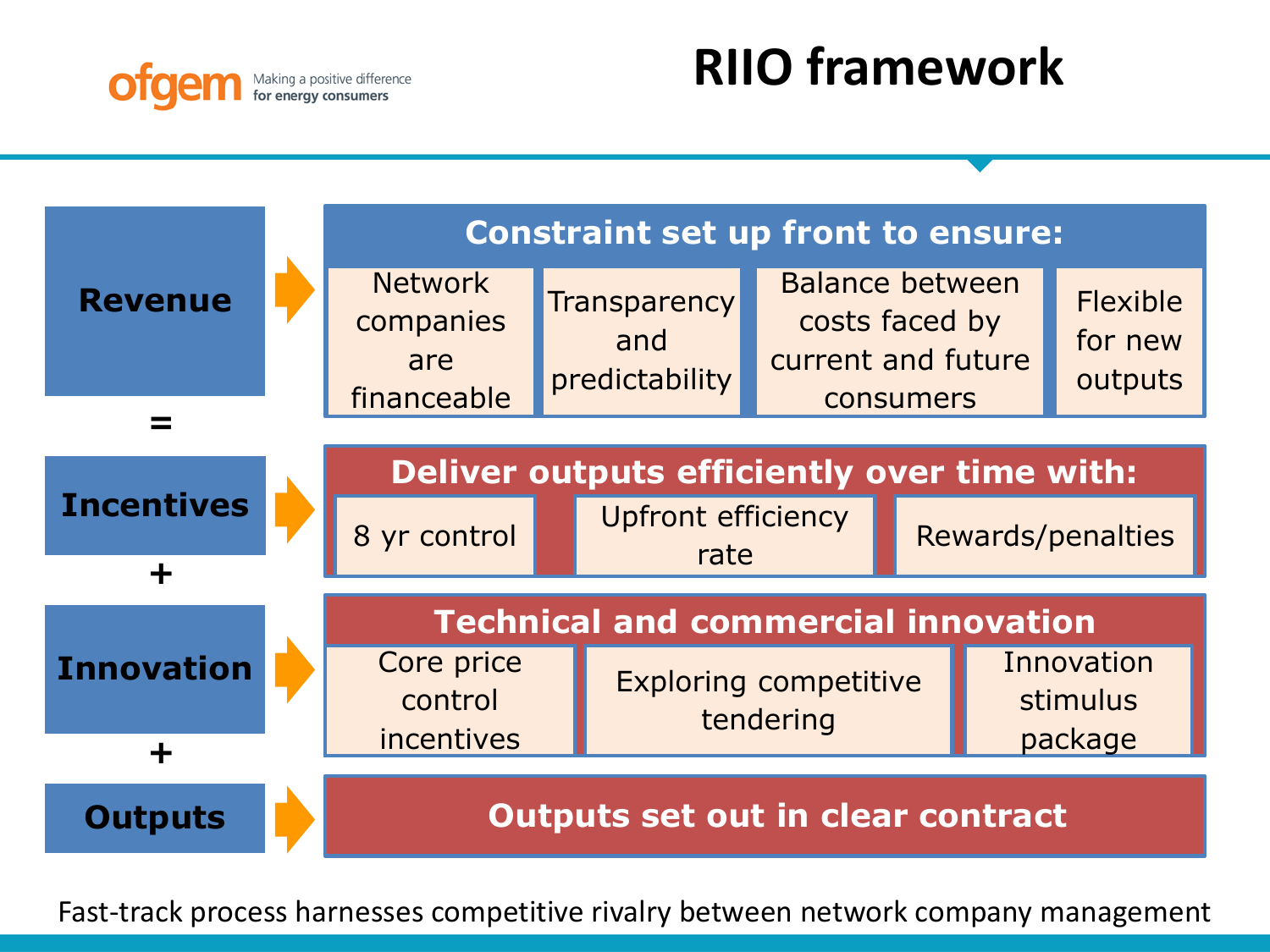

## **Outputs and incentives**

## **Safe and reliable networks**



### **Connections**



## **Reducing harmful environmental impacts**



**Customer satisfaction**



**Network availability and wider works**

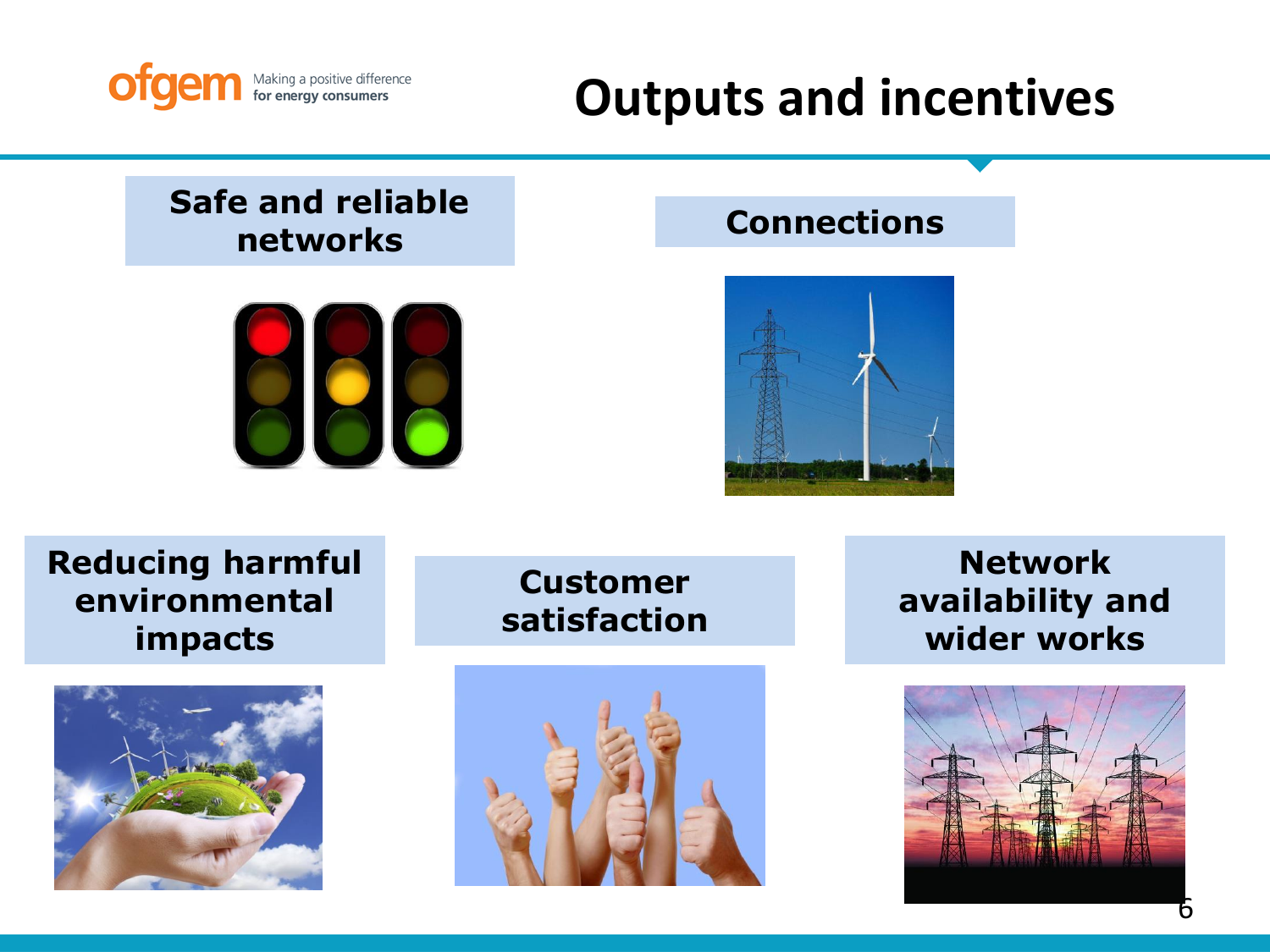

# Some examples

- Compliance with legal health & safety requirements
- No financial incentive
- Secondary deliverables on asset risk

### **Connections**

- Timing of pre-connection period in electricity
- Timing of build in gas and electricity
	- Are guaranteed standards sufficient?

### **Safety Reliability: Electricity Reliability: Gas**

**Energy not** supplied/SAIDI/SAIFI Suite of asset health secondary deliverables

### **Customer satisfaction**

 Broad measure of customer satisfaction (survey evidence, stakeholder engagement and complaints handling)

- Compliance with obligations to transport volumes of gas at system entry and exit
	- Suite of asset health secondary deliverables
- Secondary deliverable on indicators to identify future network development needs

### **Environment**

 Direct emissions - targets Visual Amenity – funding for undergrounding Environmental Discretionary Reward – to driver wider culture change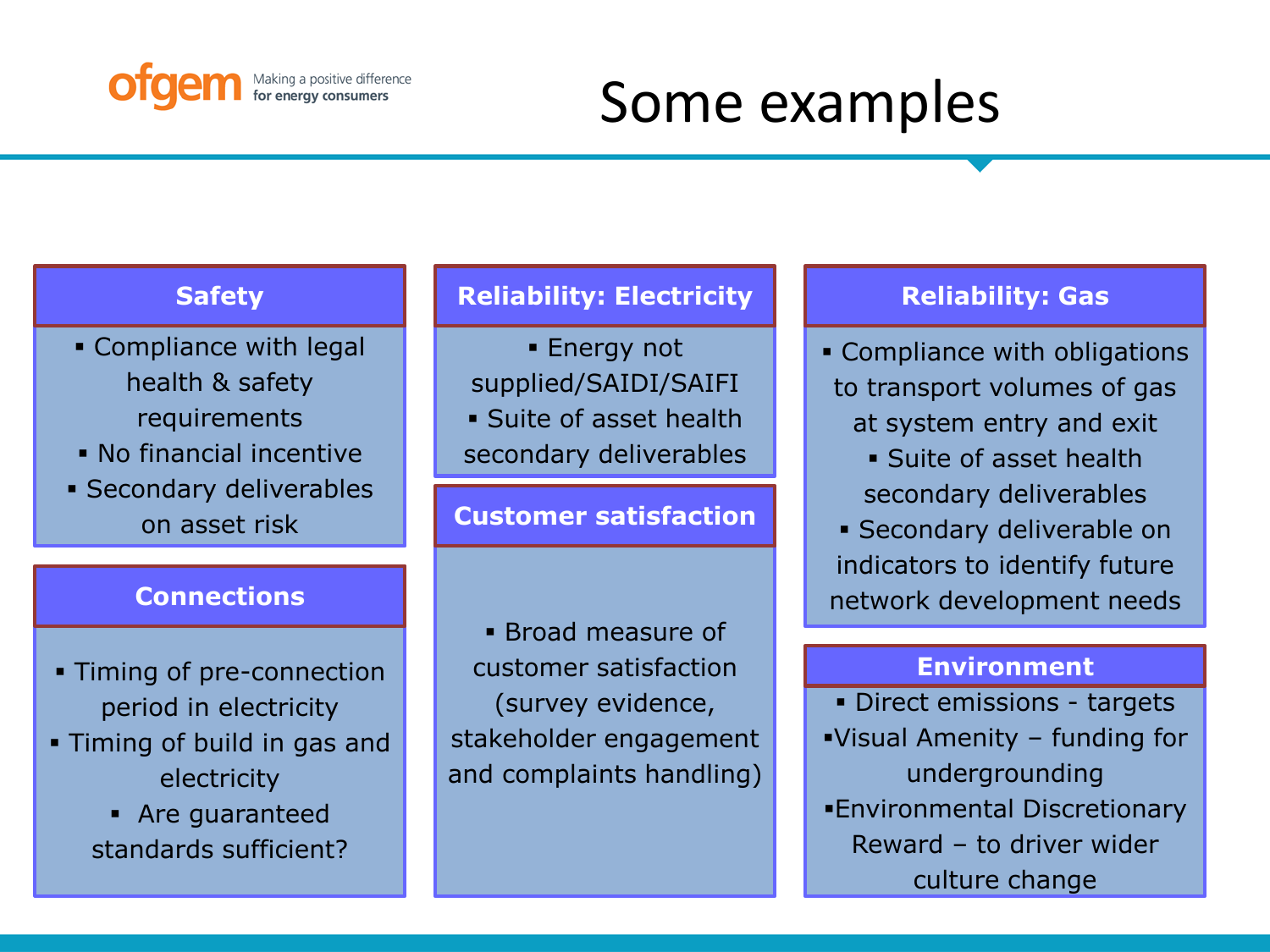



"To date, increasingly effective regulatory arrangements have allowed for more efficient use of network capacity."

1. GB experience with national transmission regulation

2. Extension offshore and interconnection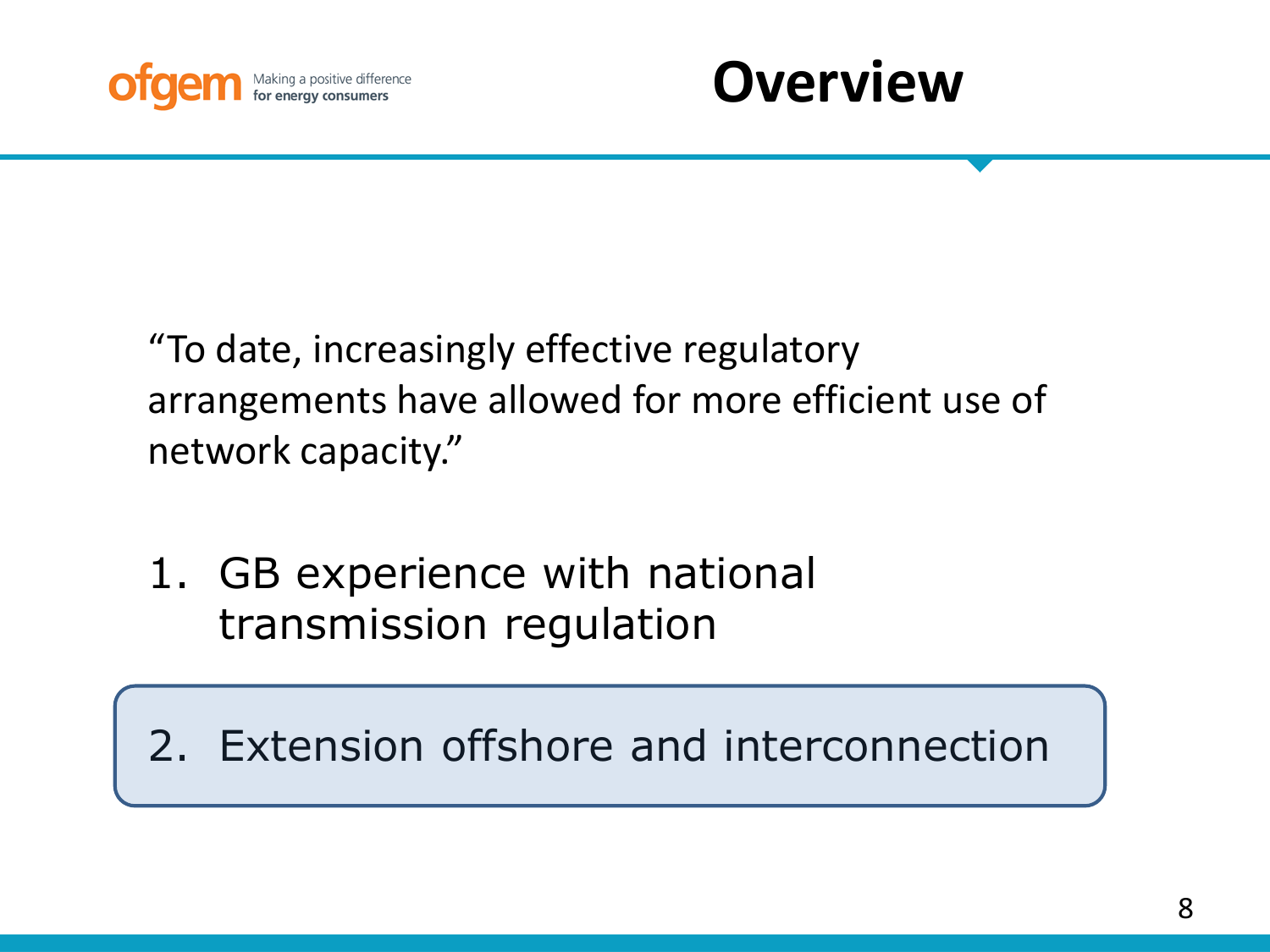

## **GB model: offshore transmission**

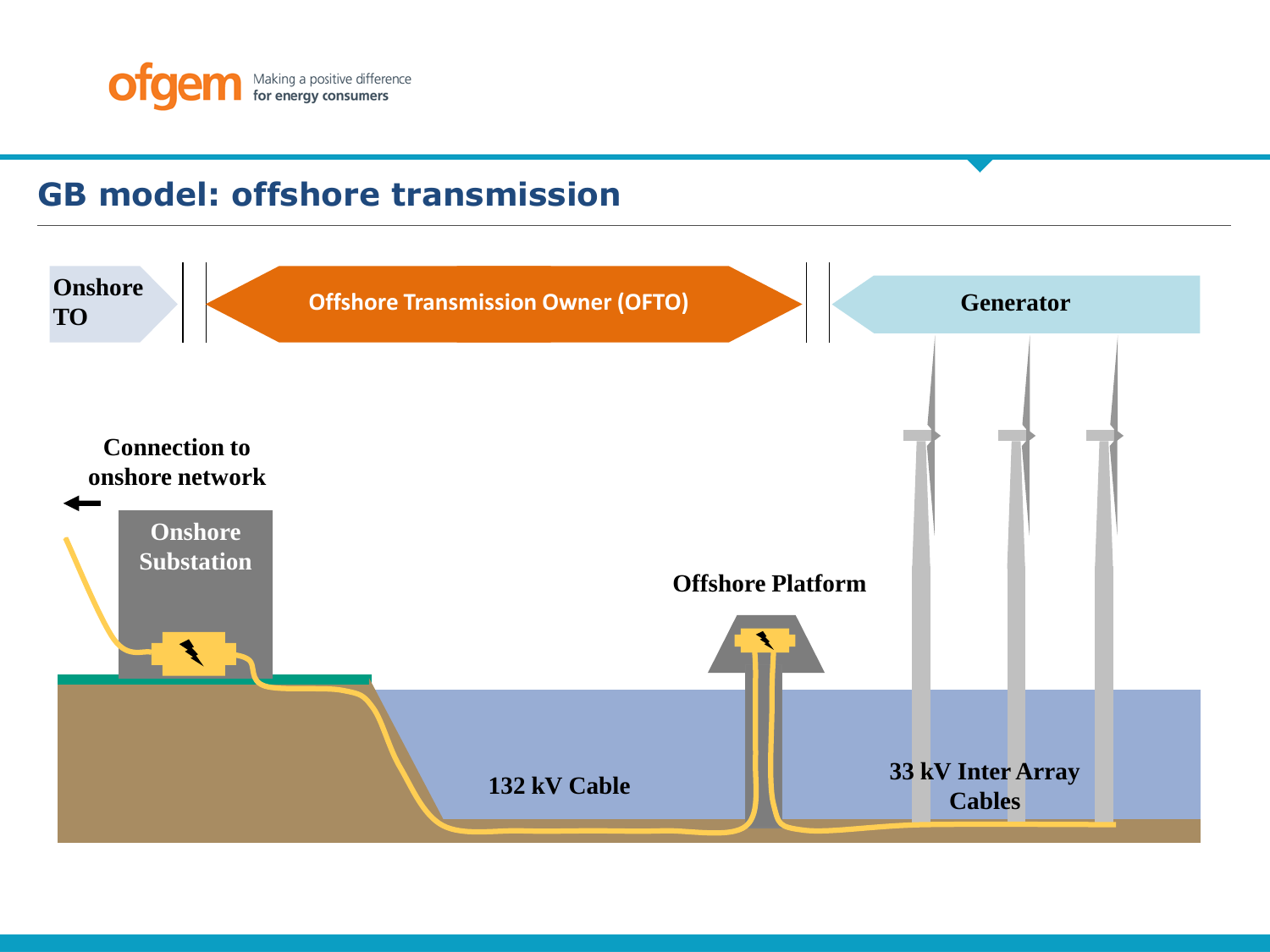

# Key benefits of OFTO regime

- **For Generators**
	- Delivers cheaper and more timely offshore grid connections
	- Focused on generator's requirements; fit for purpose assets
	- **Filexibility for future offshore generation needs**
	- Reduces generators' overall capital need per MW
- **For OFTOs**
	- Enable new entrants to compete in this market and bring innovation
	- Long term regulatory certainty and light-handed regulation
	- Low risk OFTO protected against generator failure and credit risk (and construction for transitional projects)
- **For Consumers**
	- Value for money in electricity bills £200m+ savings on Tender Round 1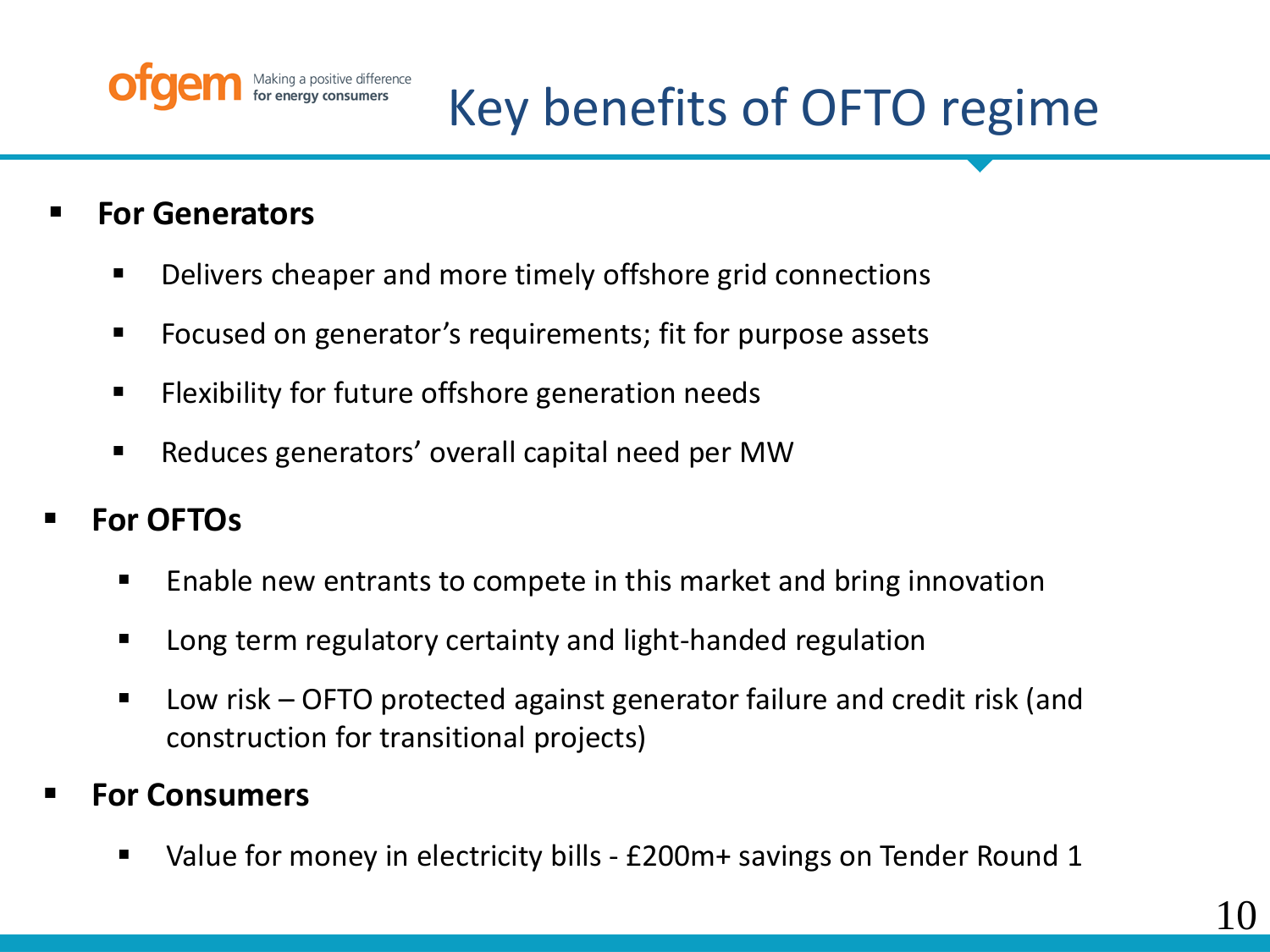

# Vision for interconnection

More interconnection **More interconnection** Develop efficient levels of interconnection to maximise social welfare, integrate renewables and contribute to security of supply

**Efficient Regulation**

Efficient

Regulation

Developed "cap and floor" framework so business case driven by use of interconnector

- Regime is contestable to non-TSOs
- Commercially viable projects
- Risk is shared between consumers and developers
- Strong incentives for efficiency
- Facilitates regulatory cooperation

Currently working on 7 live interconnector projects: from 4GW towards 12GW